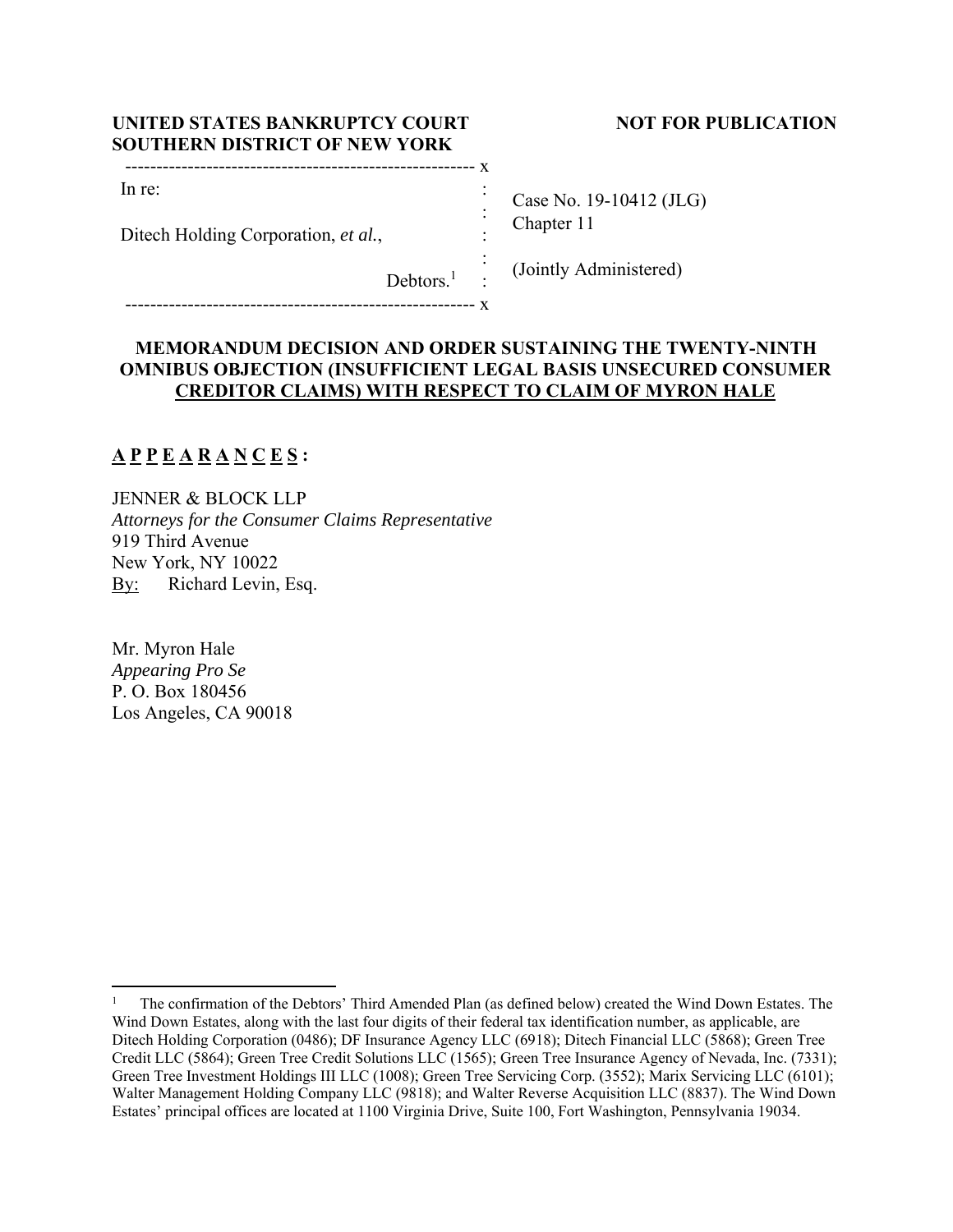## **HON. JAMES L. GARRITY, JR. U.S. BANKRUPTCY JUDGE**

## **Introduction2**

 Myron Hale (the "Claimant") filed four Proofs of Claim against Ditech Financial LLC ("Ditech") in these Chapter 11 Cases. In her Twenty-Seventh Omnibus Claims Objection,<sup>3</sup> the Consumer Representative sought to expunge Claim Nos. 350, 364, 754 as amended and superseded, without prejudice to her right to object to Claim No. 934 (the "Claim") as the surviving claim. The Court sustained the objection and disallowed and expunged those claims.<sup>4</sup> In her Twenty-Ninth Omnibus Claims Objection (the "Objection"),<sup>5</sup> the Consumer Claims Representative seeks to disallow and expunge the Claim. The Claimant is acting pro se in this matter. He responded in opposition to the Objection<sup>6</sup> and the Consumer Claims Representative submitted a reply to the response (the "Reply"),<sup>7</sup> together with a Request for Judicial Notice (the "Request") $\delta$  in support of the Reply.

<sup>2</sup> Capitalized terms used but not otherwise defined herein shall have the meanings ascribed to them in the Third Amended Plan.

<sup>3</sup> *See* Consumer Claim Trustee's Twenty-Seventh Omnibus Objection to Proofs of Claim (Duplicate or Amended Unsecured Consumer Creditor Claims) [ECF No. 2545]. References to "ECF No. \_\_" are to documents filed in the electronic docket in these jointly administered cases under Case No. 19-10412 (the "Chapter 11 Cases").

<sup>4</sup> *See* Order Granting Consumer Claims Trustee's Twenty-Seventh Omnibus Objection to Proofs of Claim (Duplicate or Amended Unsecured Consumer Creditor Claims) [ECF No. 2808].

<sup>5</sup> *See* Consumer Claim Trustee's Twenty-Ninth Omnibus Objection to Proofs of Claim (Insufficient Legal Basis Unsecured Consumer Creditor Claims) [ECF No. 2837].

<sup>6</sup> *See* Claimant Myron Hale Opposition to Consumer Claims Trustee Disallowance of Claimant's Claim No. 934 [ECF No. 2869].

<sup>7</sup> *See* Reply of the Consumer Claims Trustee in Support of the Twenty-Ninth Omnibus Objection with Respect to Claim of Myron Hale (934) [ECF No. 3335].

<sup>8</sup> *See* Request for Judicial Notice in Support of the Reply of the Consumer Claims Trustee in Support of the Twenty-Ninth Omnibus Objection with Respect to Claim of Myron Hale (Claim No. 934) [ECF No. 3336].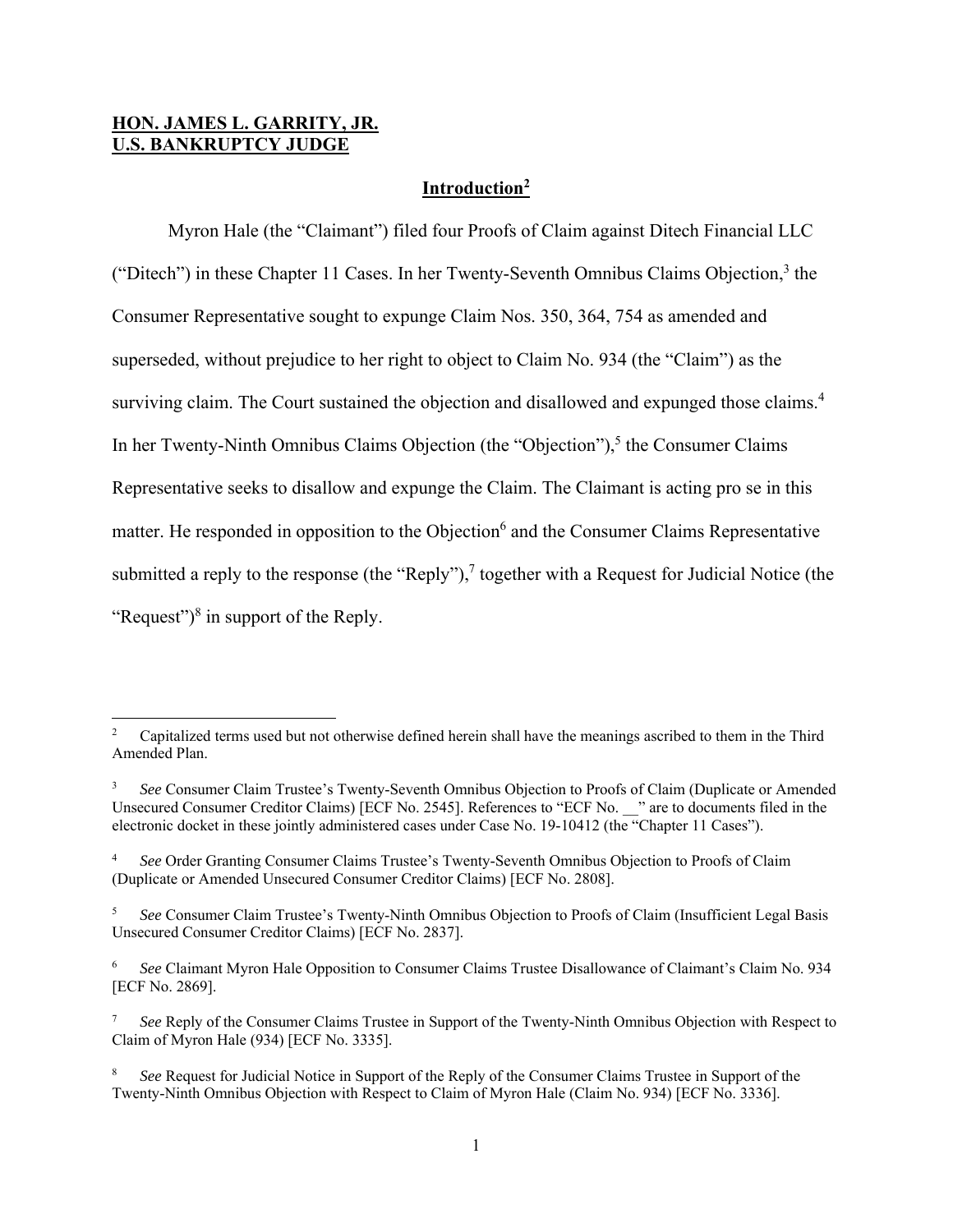The Consumer Claims Representative contends that the Court should disallow and expunge the Claim because it fails to state a claim for relief. In accordance with the Claims Procedures Order,<sup>9</sup> the Court conducted a Sufficiency Hearing on the Claim. The legal standard of review at a Sufficiency Hearing is equivalent to the standard applied to a motion to dismiss for failure to state a claim upon which relief may be granted under Rule 12(b)(6) of the Federal Rules of Civil Procedure ("Rule 12(b)(6)").10 *See* Claims Procedures Order ¶ 3(iv)(a). In the Claim, Claimant seeks relief that is identical to the relief he sought against Ditech in a prepetition lawsuit that he unsuccessfully prosecuted in the Superior Court of California, County of Los Angeles (the "State Court Action").<sup>11</sup> The trial court sustained Ditech's demurrer to Claimant's Third Amended Complaint<sup>12</sup> and entered a judgment dismissing the State Court Action, with prejudice (the "Judgment").<sup>13</sup> The state appellate court dismissed Claimant's three appeals of the Judgment.

 It is settled that principles of *res judicata* apply to motions for relief under Rule 12(b)(6) and that, dismissal of a claim on *res judicata* grounds is appropriate when the elements of *res judicata* are apparent on the face of the claim. It is also settled that pro se claimants are subject to application of the principles of *res judicata* and claim preclusion. As explained below, construing the Claim in the light most favorable to the Claimant, and drawing all inferences in his favor, the Claimant fails to state a claim for relief against Ditech. The Court sustains the

<sup>9</sup> *See* Order Approving (I) Claim Objection Procedures and (II) Claim Hearing Procedures [ECF No. 1632].

<sup>&</sup>lt;sup>10</sup> Rule 12(b)(6) is incorporated herein by Rule 7012 of the Federal Rules of Bankruptcy Procedure (the "Bankruptcy Rules").

<sup>11</sup> *See Hale v. Mortgage Electronic Reg. Sys, Inc., et. al.*, Case No. BC677288, Complaint (Cal. Super. Ct. L.A. Co., Sept. 27, 2017) ("*Hale*").

<sup>&</sup>lt;sup>12</sup> *See id., Third Amended Complaint (Cal. Super. Ct. L.A. Co., June 21, 2018).* 

<sup>&</sup>lt;sup>13</sup> *See id., Judgment Sustaining Demurrer (Cal. Super. Ct. L.A. Co., Nov. 8, 2018).*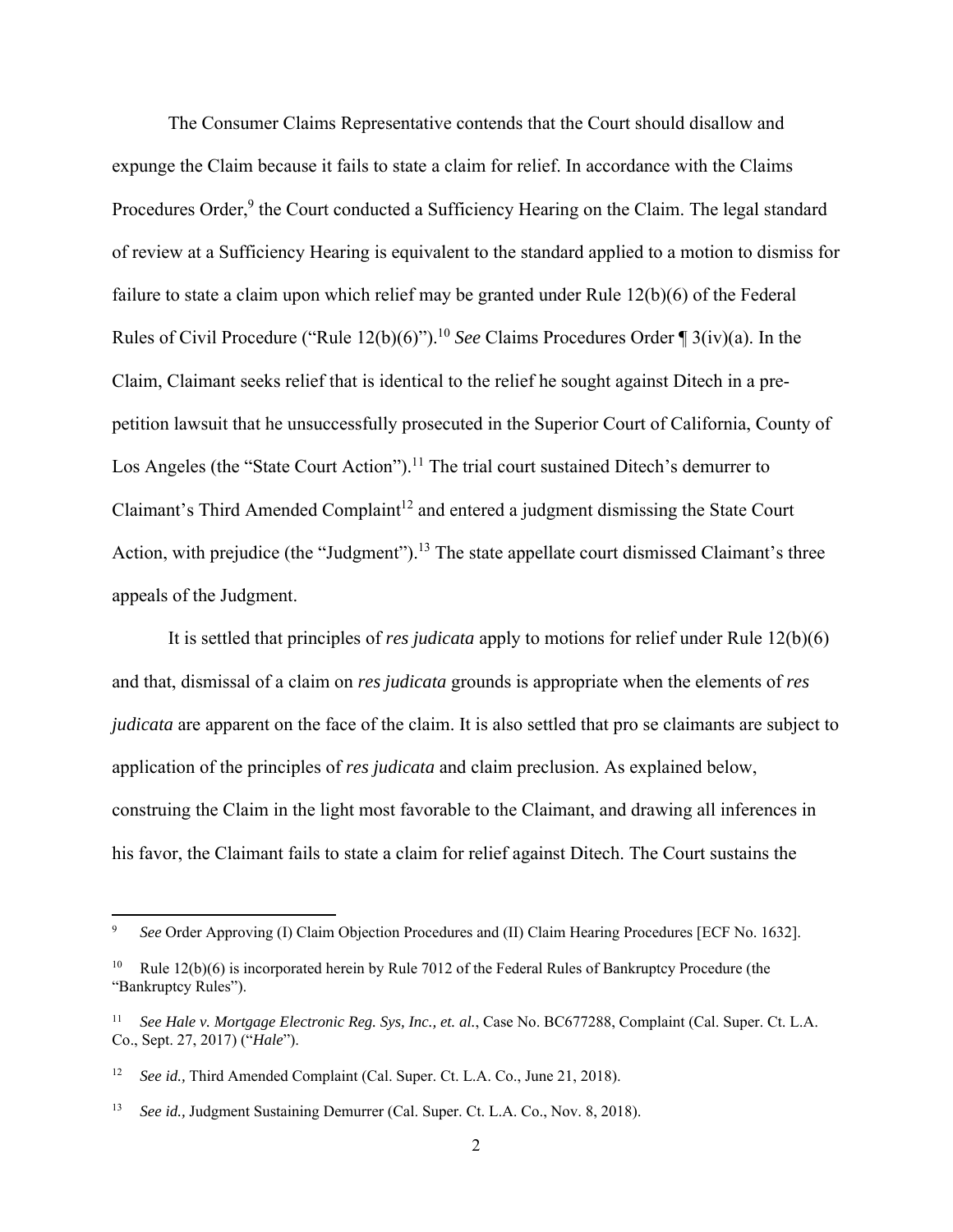Objection and disallows and expunges the Claim on the grounds that the doctrine of *res judicata*, as applied under California state law, bars the Claimant from obtaining any recovery under the Claim.

#### **Jurisdiction**

The Court has jurisdiction to consider this matter pursuant to 28 U.S.C. §§ 157 and 1334

and the Amended Standing Order of Referral of Cases to Bankruptcy Judges of the United States

District Court for the Southern District of New York, dated January 31, 2012 (Preska, C.J.). This

is a core proceeding pursuant to 28 U.S.C. § 157(b).

# **Background**<sup>14</sup>

On September 27, 2017, the Claimant commenced the State Court Action against Ditech,

Mortgage Electronic Registration Systems, Inc., Caliber Home Loans, Inc., and others (the

"Defendants") regarding real property located at 6035 3rd Avenue, Los Angeles, California

As discussed below, in applying Rule  $12(b)(6)$  to the Claim, the Court tests the legal sufficiency of the Claim. Accordingly, in resolving the Objection, the Court assumes the truth of the well plead facts in support of the Claim. *See Ashcroft v. Iqbal,* 556 U.S. 662, 678 (2009); *see also Roth v. Jennings*, 489 F.3d 499, 509 (2d Cir. 2007) ("In any event, a ruling on a motion for dismissal pursuant to Rule 12(b)(6) is not an occasion for the court to make findings of fact."). In support of the Claim and the Objection, both the Claimant and Consumer Claims Representative rely on documents of record in the State Court Action. The Consumer Claims Representative requests the Court to take judicial notice of the documents filed in the State Court Action, including the Judgment and the state court's decision issued in that action. *See* Request at 1-3. It is well settled that in resolving a Rule 12(b)(6) motion, the court "may take notice of proceedings in other courts, both within and without the federal judicial system, if those proceedings have a direct relation to matters at issue." *St. Louis Baptist Temple, Inc. v. FDIC,* 605 F.2d 1169, 1172 (10th Cir.1979); *Kasey v. Molybdenum Corp. of America*, 336 F.2d 560, 563 (9th Cir. 1964) (where parties had history of litigation in state court, court took "judicial notice of . . . officially reported decisions and refers to them for a better understanding of the complicated factual situation here existing."); *Wingate v. Gives*, 05 Civ. 1872 (LAK), 2016 WL 519634, at \*1 (S.D.N.Y. Feb. 5, 2016) (court took judicial notice of facts in reported state court decisions); *Church of Scientology Int'l v. Time Warner, Inc.,* 806 F.Supp. 1157, 1159 n.2 (S.D.N.Y.1992) (court took judicial notice of reported decisions dealing with Scientology organizations). *See also Glob. Network Commc'ns, Inc. v. City of New York*, 458 F.3d 150, 156 (2d Cir. 2006) (stating that on a motion to dismiss for failure to state a claim a court may consider materials extrinsic to the pleadings, if the materials are integral to the complaint or matters subject to judicial notice). The matters at issue in the Claim mirror those at issue and finally resolved against the Claimant in the State Court Action. The documents cited by the Claimant and Consumer Claims Representative directly bear on the matters at issue in the Objection. Thus, subject to the standards applicable to Rule 12(b)(6) motions, the Court takes judicial notice of the documents that the Claimant and Consumer Claims Representative rely on in support of their respective positions in this matter. As necessary, the Court cites to those documents herein.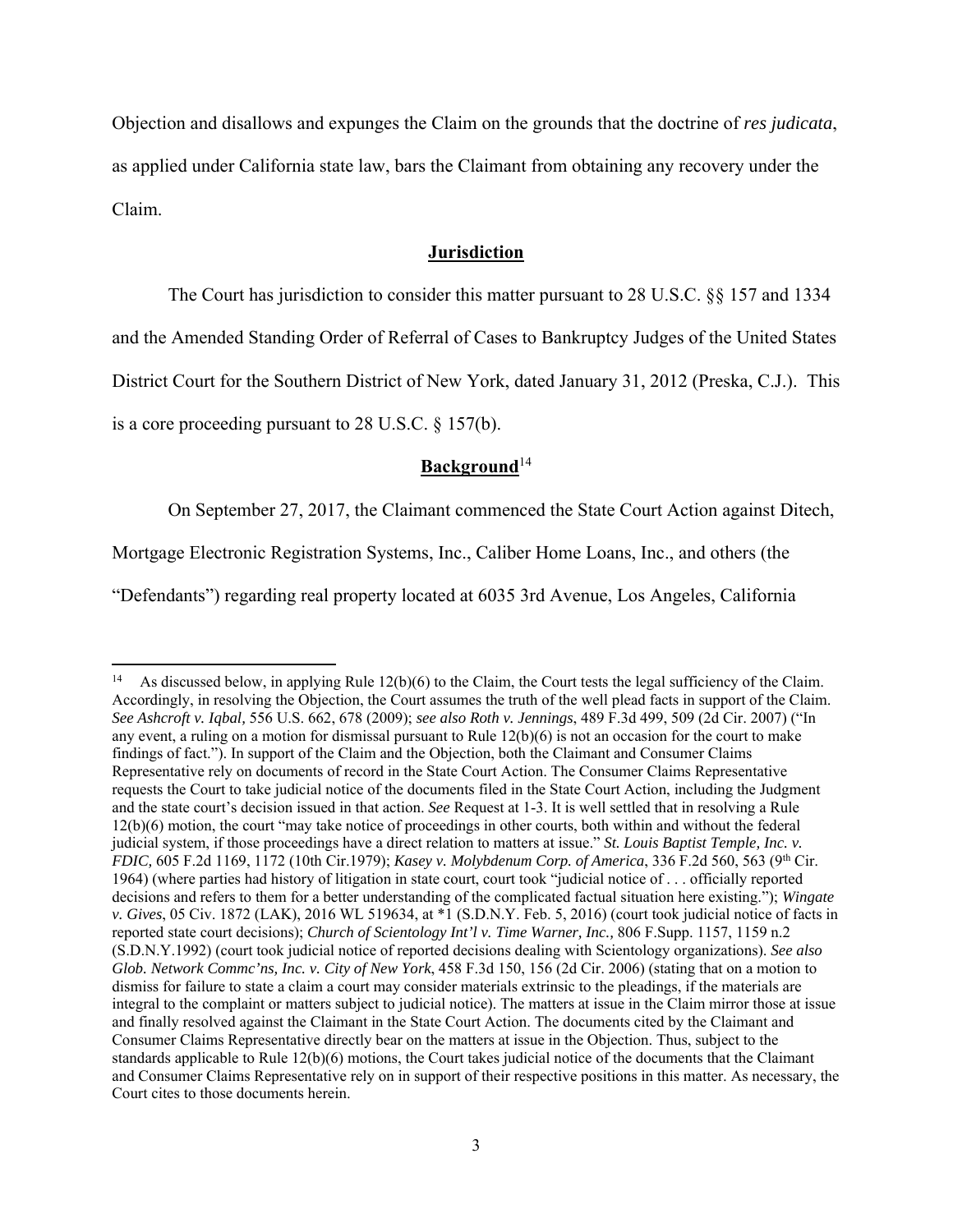90043 (the "Property").<sup>15</sup> In his Third Amended Complaint, the Claimant asserted two causes of action against the Defendants: (1) "Unfair Debt Collection Practices," including violations of the Fair Debt Collection Practices Act, California's Rosenthal Fair Debt Collection Practices Act, and the Real Estate Settlement Procedures Act; and (2) "Predatory Lending Practices," including violations of the Home Ownership and Equity Protection Act, the Truth in Lending Act, the Federal Trade Commission Act and unspecified provisions of the Unfair and Deceptive Acts and Practices Law.<sup>16</sup> The Claimant asked for \$2 million in punitive damages.<sup>17</sup> In support of his complaint, Claimant submitted copies of letters he sent to Ditech, the Real Estate Fraud and Information Program, the California Attorney General, the Los Angeles District Attorney and the Consumer Services Office, alleging that Ditech foreclosed on the Property using fraudulent documentation and fraudulent notices, including the Notice of Default, and alleging that he never received copies of the Corporate Assignments of Deed on his Property.18

 In response to the Third Amended Complaint, the Defendants, including Ditech, filed a demurrer to the Third Amended Complaint and on November 8, 2018, the trial court sustained the demurrer without leave to amend, $19$  and entered the Judgment dismissing the case. In entering the Judgment, the trial court labeled the Claimant a "vexatious litigant" finding that the evidence failed to prove the allegations in the Third Amended Complaint.<sup>20</sup> In so ruling, the trial court

<sup>15</sup> *See Hale,* Case No. BC677286, Complaint (Cal. Super. Ct. L.A. Co., Sept. 27, 2017).

<sup>&</sup>lt;sup>16</sup> *See id*, Third Amended Complaint at 4-5 (Cal. Super. Ct. L.A. Co., June 21, 2018).

<sup>17</sup> *See id.* at 3.

<sup>18</sup> *See id.* at 8-17.

<sup>&</sup>lt;sup>19</sup> *See id., Order Sustaining Demurrer (Cal. Super. Ct. L.A. Co., Nov. 8, 2018).* 

<sup>20</sup> *See id.,* Trial Court Prefiling Vexatious Litigant Order (Cal. Super. Ct. L.A. Co., July 20, 2018).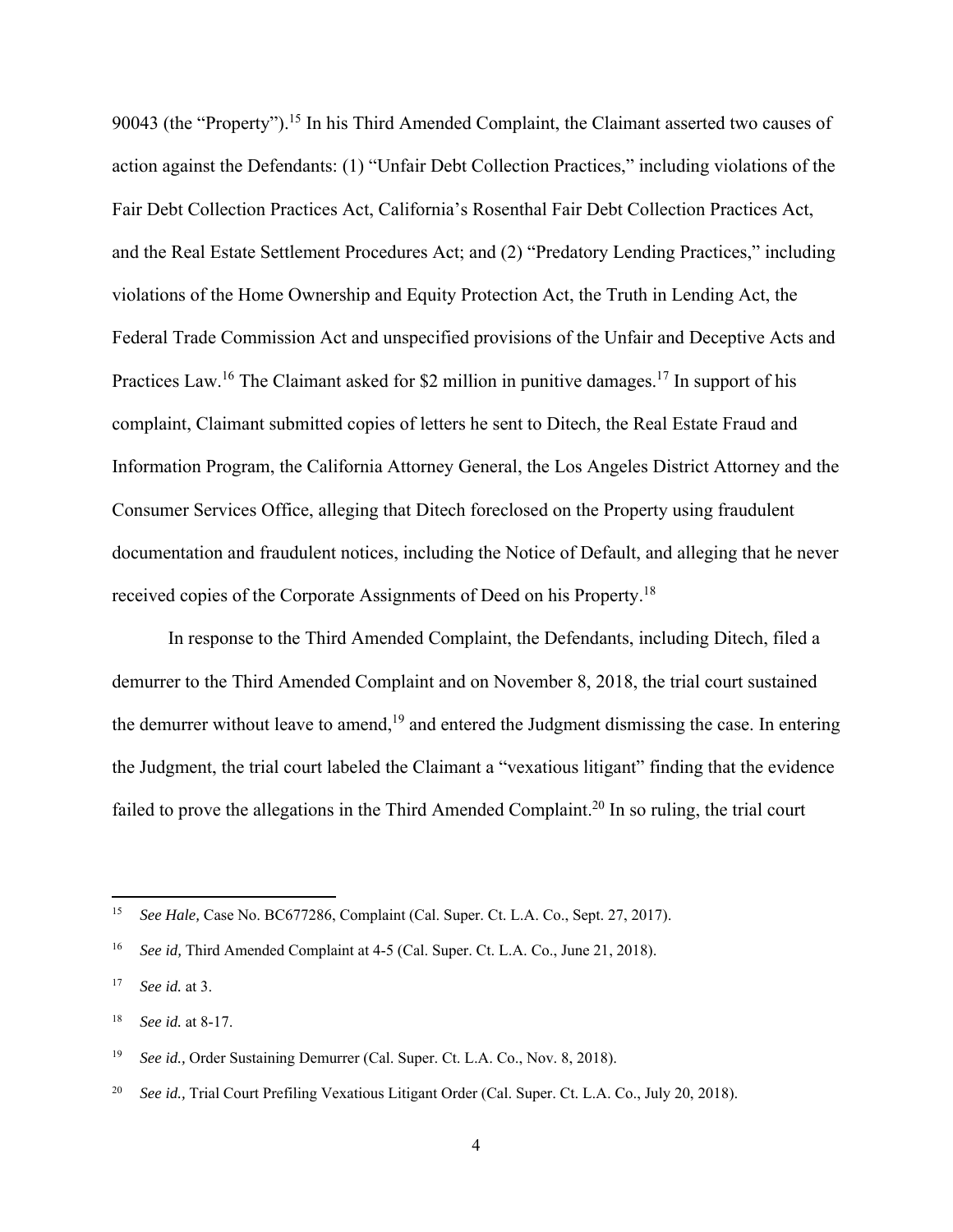barred the Claimant from filing new actions in the California state courts without first receiving approval from the presiding judge or justice of the court in which he seeks to file.<sup>21</sup>

 On November 9, 13 and 15, 2018, the Claimant filed appeals of the Judgment in the Court of Appeals of the State of California, Second Appellate District.<sup>22</sup> On January 16, 2019, the state appellate court dismissed the appeals.<sup>23</sup> On February 13, 2019, the court vacated its order dismissing the November 9 appeal and reinstated the appeal.<sup>24</sup> The court granted the Claimant twenty days in which to cure any defaults in the appeal and to demonstrate that the litigation has merit and was not filed to harass or delay the Defendants.<sup>25</sup> The court further directed that the failure to comply with the order would result in dismissal of the newly reinstated appeal.<sup>26</sup> The Claimant timely responded.<sup>27</sup> On April 16, 2020, the appellate court dismissed the November 9, 2018 appeal, finding that Claimant did not meet his burden of demonstrating that the litigation had merit or was not filed for purposes of harassment.<sup>28</sup> No appeal on the merits of Claimant's case remains pending.

23 *Id.* 

25 *Id.* 

26 *See id.*

 $^{21}$  *Id.* 

<sup>22</sup> *See Hale v. Mortgage Electronic Reg. Sys., Inc., et al*, Case No. B293956, Appellate Court Order of Dismissal (Cal. App. 2d., Jan. 16, 2019) (the "*Hale II*").

<sup>&</sup>lt;sup>24</sup> *See Hale II*, No. B293956, Appellate Court Order Vacating Partial Dismissal (Cal. App. 2d., Feb. 13, 2019).

<sup>&</sup>lt;sup>27</sup> On March 21, 2019, the Clerk of the Court of Appeals filed a remittitur making the January 16, 2019 order final with respect to the November 13 and 15, 2018 appeals. *See Hale II*, No. B293956, Remittitur (Cal. App. 2d., Mar. 21, 2019).

<sup>28</sup> *See Hale II*, Case No. B293956, Appellate Order Dismissing Appeal (Cal. App. 2d., Apr. 16, 2020).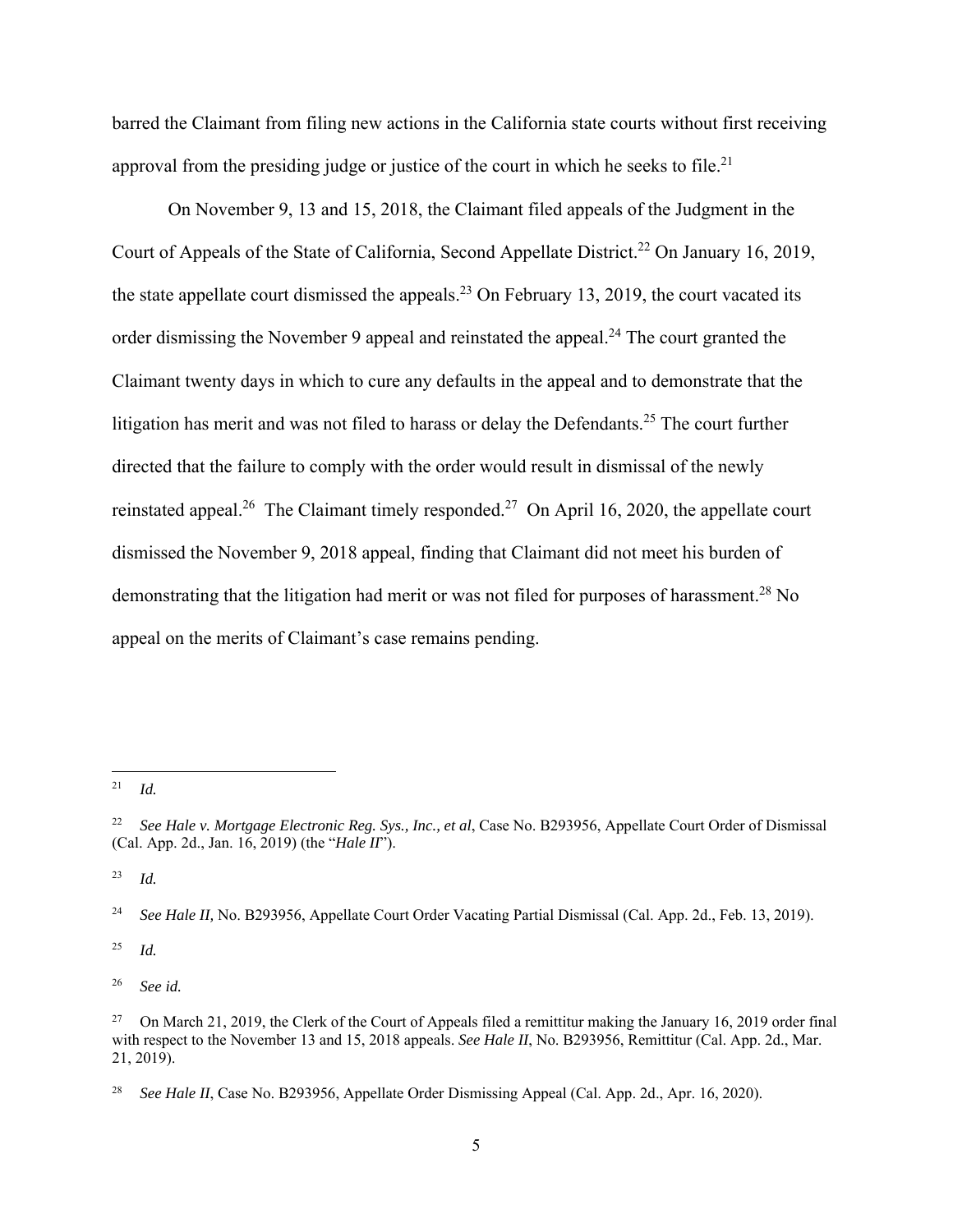On July 14, 2020, Claimant filed a motion to vacate the pre-filing order declaring him a vexatious litigant.<sup>29</sup> The trial court denied that motion and Claimant appealed the order.<sup>30</sup> That appeal remains pending.

### **The Chapter 11 Cases**

 On February 11, 2019, Ditech Holding Corporation (f/k/a Walter Investment Management Corp.) and certain of its affiliates ("Debtors") filed petitions for relief under Chapter 11 of Title 11 of the United States Code (the "Bankruptcy Code") in this Court. The Debtors remained in possession of their business and assets as debtors and debtors in possession pursuant to sections 1107(a) and 1108 of the Bankruptcy Code. On February 22, 2019, the Court entered an order fixing April 1, 2019 at 5:00 p.m. (prevailing Eastern Time) as the deadline for each person or entity, not including governmental units (as defined in section  $101(27)$  of the Bankruptcy Code) to file a proof of claim in the Chapter 11 Cases (the "General Bar Date").<sup>31</sup> Thereafter, the Court extended the General Bar Date for consumer borrowers, twice, and ultimately to June 3, 2019 at 5:00 p.m. (prevailing Eastern Time).<sup>32</sup>

<sup>&</sup>lt;sup>29</sup> *See Hale*, Case No. BC677288, Motion to Vacate Pre-Filing Order (Cal. Super. Ct. L.A. Co., Jul. 14, 2020).

<sup>30</sup> *See Hale*, Case No. BC677288, Minute Order (Cal. Super. Ct. L.A. Co., Nov. 6, 2020).

<sup>31</sup> *See* Order Establishing Deadline for Filing Proofs of Claim and Approving the Form and Manner of Notice Thereof [ECF No. 90].

<sup>32</sup> *See* Order Further Extending General Bar Date for Filing Proofs of Claim for Consumer Borrowers *Nunc Pro Tunc* [ECF No. 496].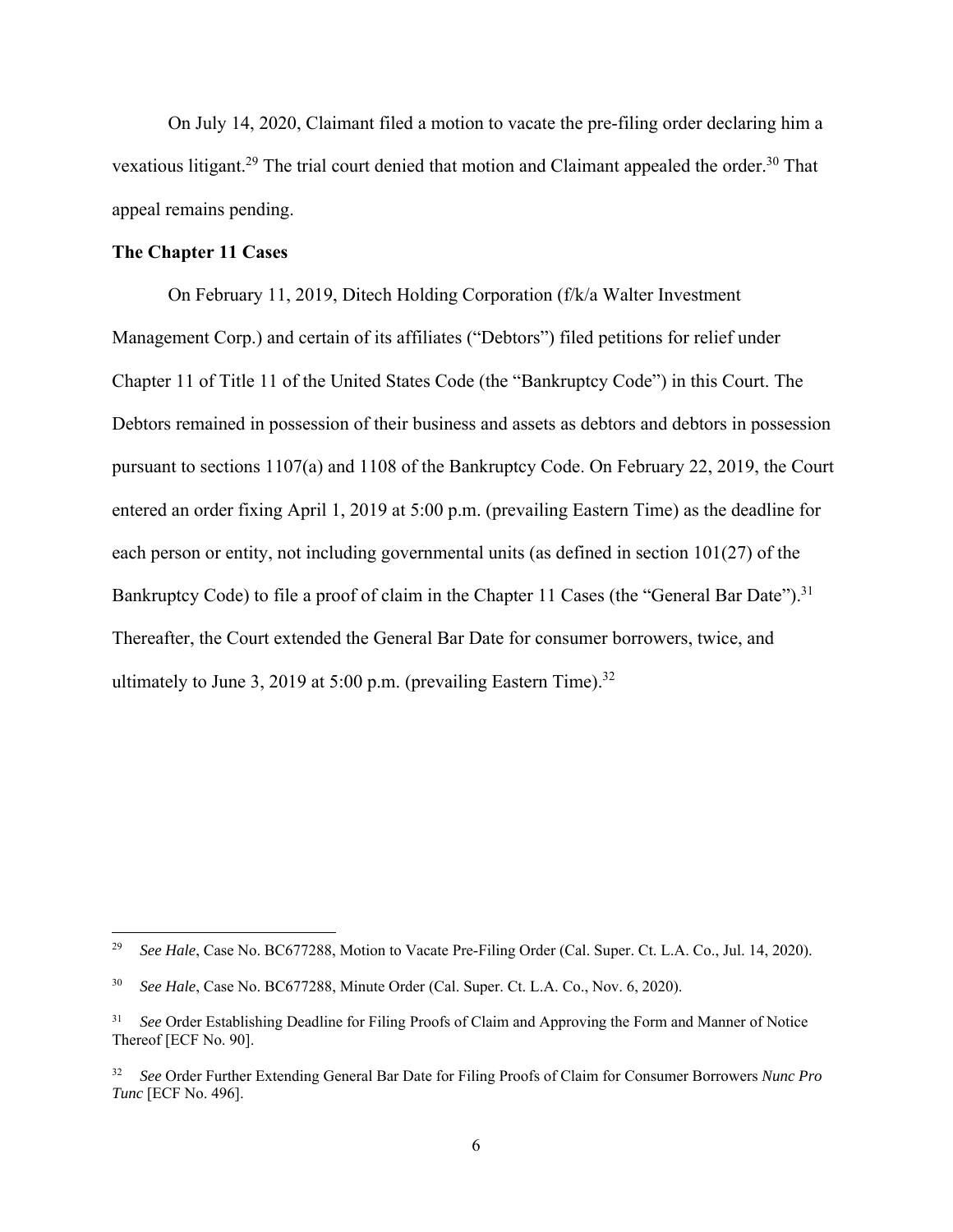On September 26, 2019, the Debtors confirmed their Third Amended Plan,<sup>33</sup> and on September 30, 2019, that plan became effective.<sup>34</sup> The Consumer Claims Representative is a fiduciary appointed under the Third Amended Plan who is responsible for the reconciliation and resolution of Consumer Creditor Claims and distribution of funds to holders of Allowed Consumer Creditor Claims in accordance with the Third Amended Plan.<sup>35</sup> Under the plan, the Consumer Claims Representative has the exclusive authority to object to all Consumer Creditor Claims. *See* Third Amended Plan, Art. VII, § 7.1.

#### **The Proof of Claim**

 On April 12, 2019, Claimant timely filed the Claim against Ditech in the sum of \$2,000,000 as an unsecured claim that is not entitled to priority and is not an administrative expense.<sup>36</sup> He contends that Ditech violated California state and federal law when it engaged in unfair debt collection practices and predatory lending towards him. Claimant notes that the Claim arises from actions by Ditech that occurred on or about October 20, 2016.37 Specifically, Claimant states that the "basis" of his claim as "Money owed. See attached civil action case

<sup>33</sup> *See* Third Amended Joint Chapter 11 Plan of Ditech Holding Corporation and its Affiliated Debtors [ECF No. 1326] (the "Third Amended Plan"); Order Confirming Third Amended Joint Chapter 11 Plan of Ditech Holding Corporation and its Affiliated Debtors [ECF No. 1404].

<sup>&</sup>lt;sup>34</sup> Notice of (I) Entry of Order Confirming Third Amended Joint Chapter 11 Plan of Ditech Holding Corporation and its Affiliated Debtors, (II) Occurrence of Effective Date, and (III) Final Deadline for Filing Administrative Expense Claims [ECF No. 1449].

<sup>35</sup> *See* Third Amended Plan*,* Art. I, ¶ 1.41.

<sup>36</sup> *See* Claim at 1. References herein to pages of the Claim are cited to the particular PDF page of the Claim.

<sup>37</sup> *See id.* at 6.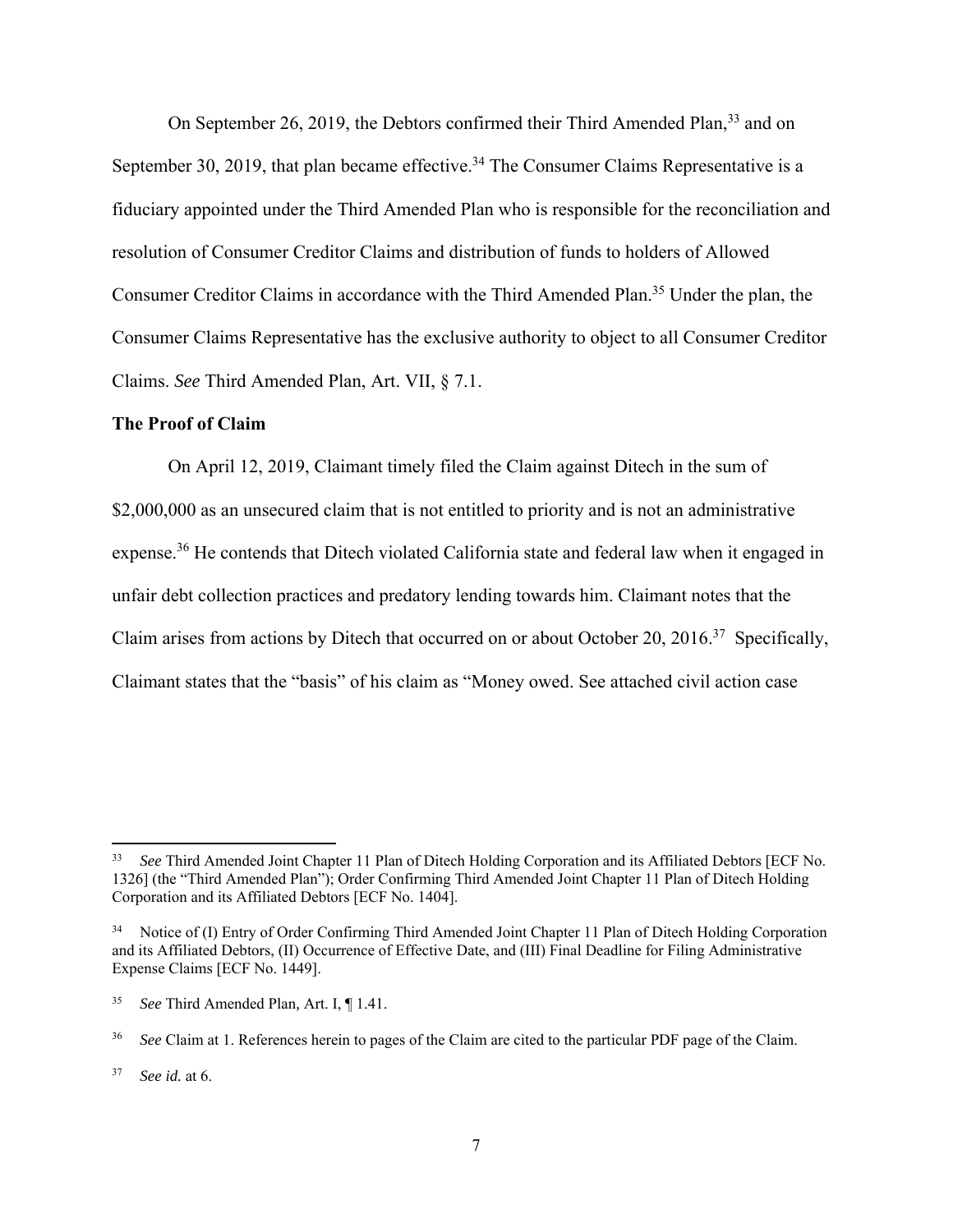#BC677288. LA Superior court."38 In support of the Claim, Claimant annexed a copy of the Third Amended Complaint with exhibits filed on June 21, 2018 in the State Court Action.<sup>39</sup>

### **Claims Procedures Order**

 On November 19, 2019, the Court entered the Claims Procedures Order. Under that order, the Consumer Claims Representative is authorized to file Omnibus Objections seeking reduction, reclassification, or disallowance of Claims on the grounds set forth in Bankruptcy Rule 3007(d) and additional grounds set forth in the Claims Procedures Order. *See* Claims Procedures Order  $\P$  2(i)(a)-(h). A properly filed and served response to an Objection gives rise to a "Contested Claim" that will be resolved at a Claim Hearing. *Id.* ¶ 3(iv). The Consumer Claims Representative has the option of scheduling the Claim Hearing as either a "Merits Hearing" or a "Sufficiency Hearing." *Id.* ¶ 3(iv)(a),(b). A "Merits Hearing" is an evidentiary hearing on the merits of a Contested Claim. A "Sufficiency Hearing" is a non-evidentiary hearing to address whether the Contested Claim states a claim for relief against the Debtors. The legal standard of review that will be applied by the Court at a Sufficiency Hearing is equivalent to the standard applied by the Court upon a motion to dismiss for failure to state a claim upon which relief can be granted. *Id.* ¶ 3(iv)(a).

### **The Objection**

 In the Objection, the Consumer Claims Representative challenges the sufficiency of the Claim and contends that it fails to state grounds for relief. She seeks to disallow and expunge the Claim on the grounds that it is based on the same causes of action that the Claimant asserted in the State Court Action, which the state court dismissed with prejudice, and which the state

<sup>38</sup> *See id.* at 1, Part 2, ¶ 8.

<sup>39</sup> *See id.* at 3-19.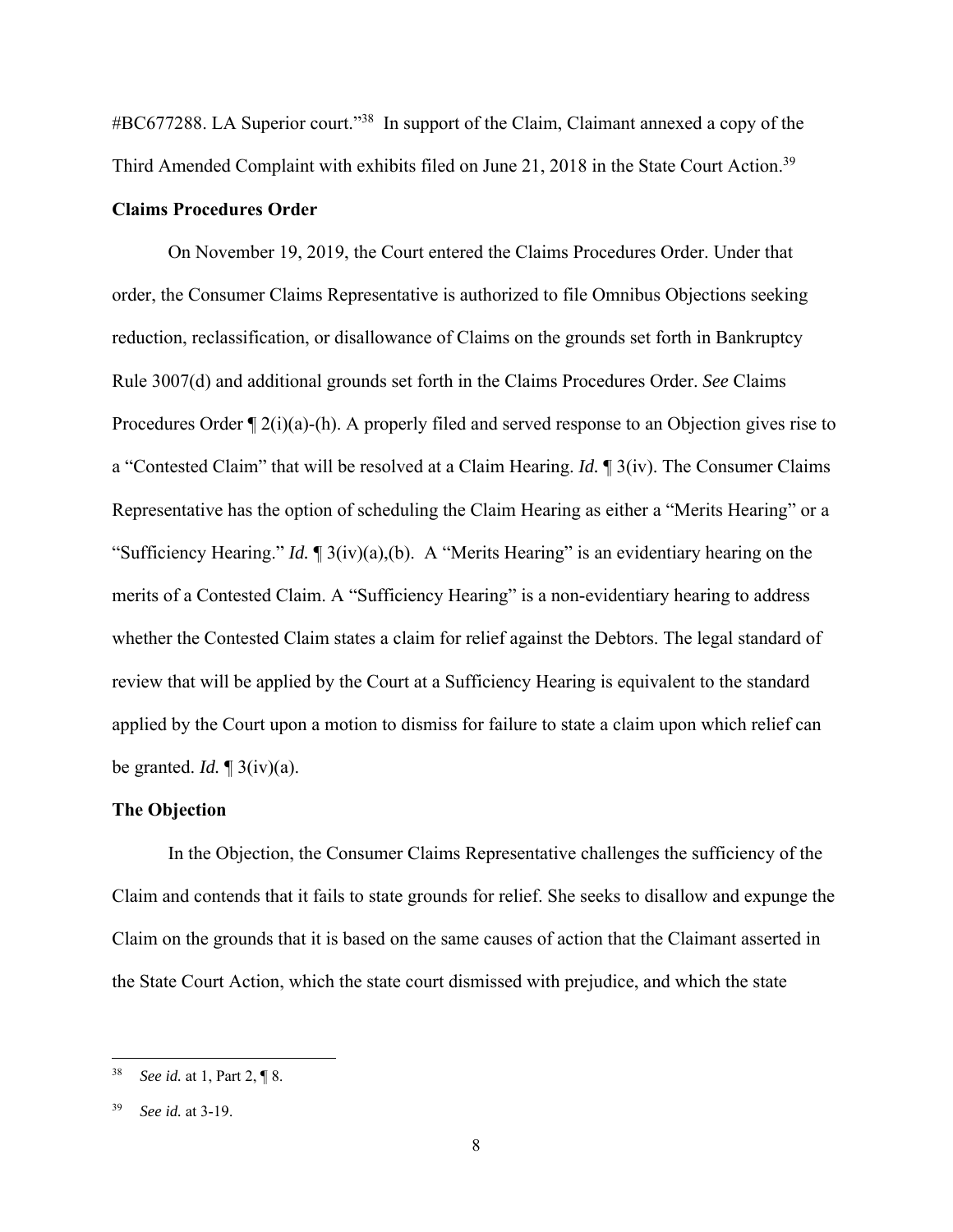appellate court affirmed on appeal. The Consumer Claims Representative maintains that since these issues have been litigated and found not to have merit, the doctrine of *res judicata* bars recovery on the Claim herein.

#### **Applicable Legal Standards**

 Under section 502(a) of the Bankruptcy Code, "a claim ... proof of which is filed under section 501 of this title, is deemed allowed, unless a party in interest ... objects." 11 U.S.C. § 502(a). The filing of a proof of claim constitutes "prima facie evidence of the validity and amount of a claim." Fed. R. Bank. P. 3001(f). If an objection refuting at least one of the claim's essential allegations is asserted, the claimant has the burden to demonstrate the validity of the claim. *See, e.g., Rozier v. Rescap Borrower Claims Tr. (In re Residential Capital, LLC)*, 15 Civ. 3248(KPF), 2016 WL 796860, at \*9 (S.D.N.Y. Feb. 22, 2016); *Hasson v. Motors Liquidation Co. (In re Motors Liquidation Co.)*, No. 09-50026, 2012 WL 1886755, at \*3 (S.D.N.Y. May 12, 2012); *In re Oneida Ltd.*, 400 B.R. 384, 389 (Bankr. S.D.N.Y. 2009), *aff'd sub nom. Peter J. Solomon Co., L.P. v. Oneida, Ltd.*, No. 09-cv-2229, 2010 WL 234827 (S.D.N.Y. Jan. 22, 2010). Section 502(b) sets forth the grounds for disallowing a properly filed proof of claim. *See* 11 U.S.C. § 502(b); *see also Travelers Cas. and Sur. Co. of Am. v. Pacific Gas and Elec. Co.,* 549 U.S. 443, 449 (2007) ("But even where a party in interest objects [to a claim], the court 'shall allow' the claim 'except to the extent that' the claim implicates any of the nine exceptions enumerated in § 502(b)").

 In filing the Objection to the Claim, the Consumer Claims Representative initiated a contested matter. *See* Fed. R. Bankr. P. 3007 advisory committee's note ("[t]he contested matter initiated by an objection to a claim is governed by rule 9014. . ."). *See also In re Tender Loving Care Health Servs., Inc.*, 562 F.3d 158, 162 (2d Cir. 2009) (stating that "when a debtor files an

9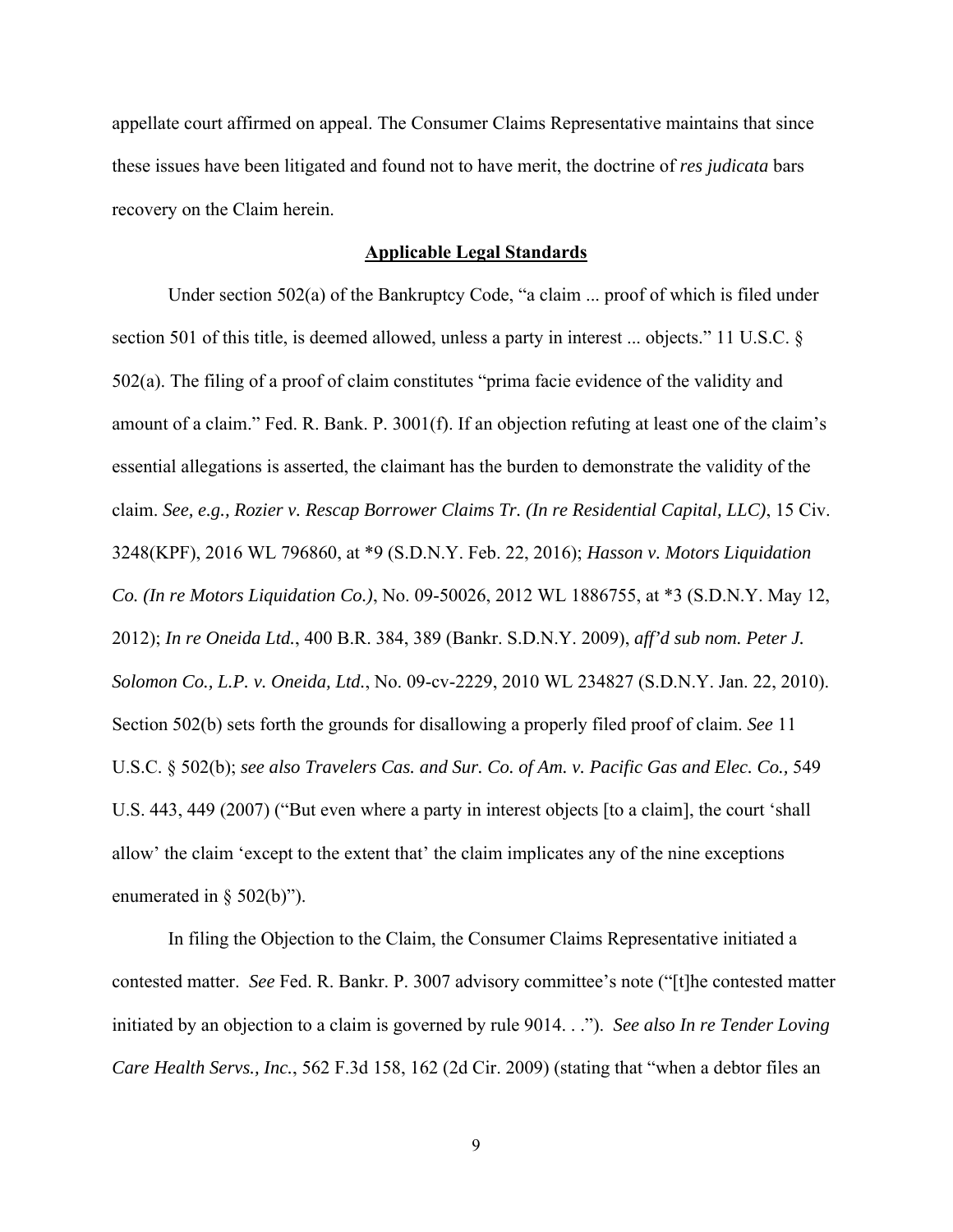objection to a claim, the objection has initiated a contested matter"). Bankruptcy Rule 9014 governs contested matters. The rule does not explicitly provide for the application of Bankruptcy Rule 7012.40 However, Bankruptcy Rule 9014 provides that a bankruptcy court "may at any stage in a particular matter direct that one or more of the other Rules in Part VII shall apply." Fed. R. Bankr. P. 9014. The Court did so here. Under the Claims Procedures Order, the legal standard of review the Court applies at a Sufficiency Hearing is equivalent to the standard applied by the Court under Rule 12(b)(6) on a motion to dismiss for failure to state a claim upon which relief could be granted. *See* Claims Procedure Order ¶ 3(iv)(a). *See also In re 20/20 Sport, Inc.*, 200 B.R. 972, 978 (Bankr. S.D.N.Y. 1996) ("In bankruptcy cases, courts have traditionally analogized a creditor's claim to a civil complaint [and] a trustee's objection to an answer. . .").

 In applying Rule 12(b)(6) to the Claim, the Court assesses the sufficiency of the facts alleged in support of the Claim in light of the pleading requirements under Rule 8(a) of the Federal Rules of Civil Procedure.<sup>41</sup> Rule  $8(a)(2)$  states that a claim for relief must contain "a short and plain statement of the claim showing that the pleader is entitled to relief[.]" Fed. R. Civ. P. 8(a)(2). To meet that standard, the Claim "must contain sufficient factual matter, accepted as true, to state a claim to relief that is plausible on its face." *Ashcroft v. Iqbal,* 556 U.S. 662, 678 (2009) ("*Iqbal*") (citations omitted); *accord Bell Atlantic Corp. v. Twombly,* 550 U.S. 544, 570 (2007) ("*Twombly*"). "A claim has facial plausibility when the plaintiff pleads factual content that allows the court to draw the reasonable inference that the defendant is liable for the misconduct alleged." *Iqbal*, 556 U.S. at 678; *accord Twombly*, 550 U.S. at 570. To satisfy Rule 12(b)(6), the "pleadings must create the possibility of a right to relief that is more than

<sup>40</sup> As noted, Bankruptcy Rule 7012 incorporates Rule 12.

Rule 8 is incorporated herein pursuant to Bankruptcy Rule 7008.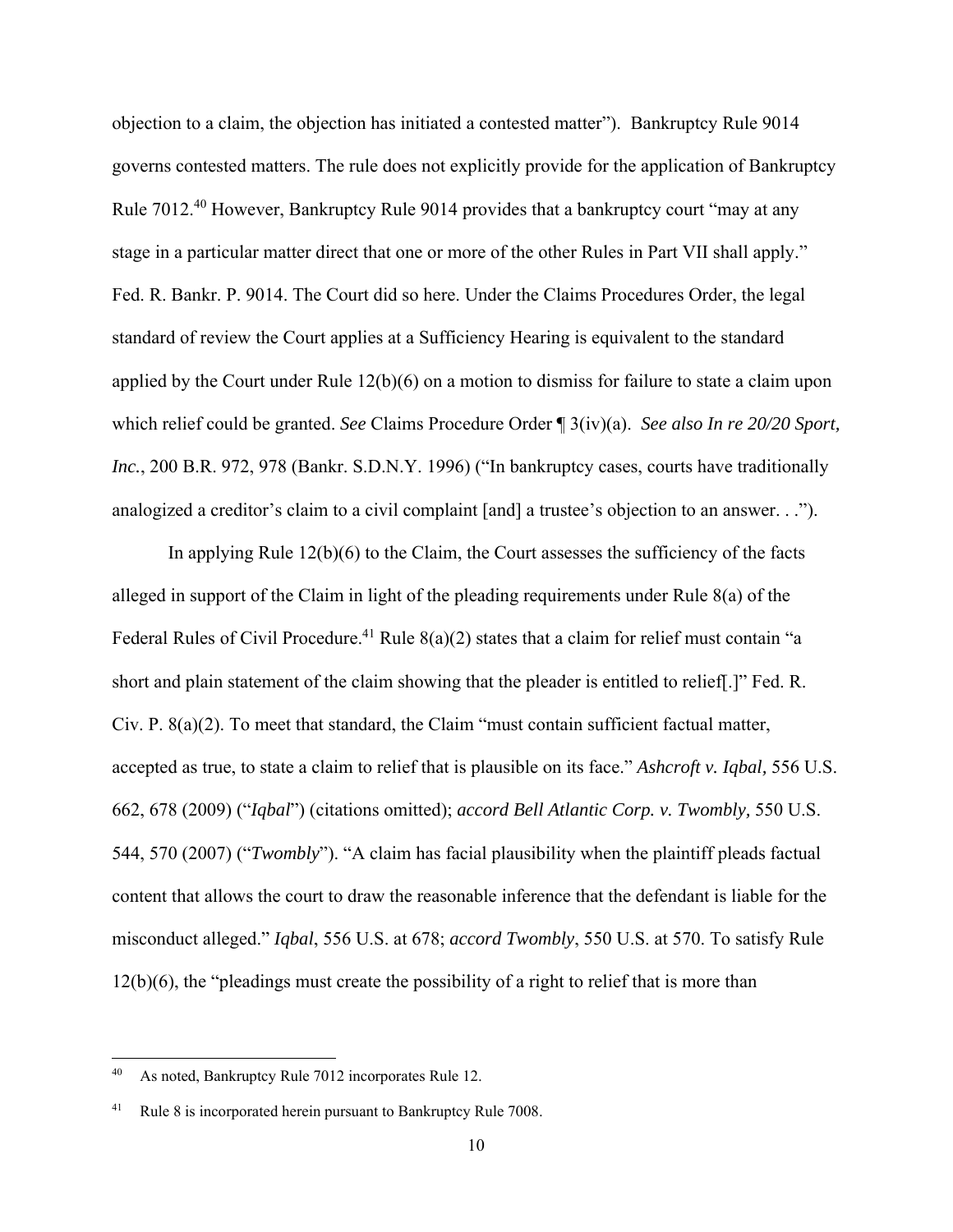speculative." *Spool v. World Child Int'l Adoption Agency*, 520 F.3d 178, 183 (2d Cir. 2008) (citation omitted). In considering whether that standard is met for a particular claim, the court must assume the truth of all material facts alleged in support of the claim and draw all reasonable inferences in the claimant's favor. *See ATSI Commc'ns, Inc. v. Shaar Fund, Ltd.*, 493 F.3d 87, 98 (2d Cir. 2007). However, the court "need not accord 'legal conclusions, deductions or opinions that are couched as factual allegations . . . a presumption of truthfulness.'" *Hunt v. Enzo Biochem, Inc.*, 530 F.Supp.2d 580, 591 (S.D.N.Y. 2008) (quoting *In re NYSE Specialists Sec. Litig.*, 503 F.3d 89, 95 (2d Cir. 2007)). In short, "[i]n ruling on a motion pursuant to Fed. R. Civ. P. 12(b)(6), the duty of a court is merely to assess the legal feasibility of the complaint, not to assay the weight of the evidence which might be offered in support thereof." *DiFolco v. MSNBC Cable L.L.C.*, 622 F.3d 104, 113 (2d Cir. 2010) (citation and internal quotation marks omitted). Where, as here, the Claimant is proceeding pro se, the Court will liberally construe the Claim, although the claim must nonetheless be supported by specific and detailed factual allegations that provide a fair understanding for the basis of the claim and the legal grounds for recovery against a debtor. *Kimber v. GMAC Mortgage, LLC (In re Residential Capital, LLC)*, 489 B.R. 489, 494 (Bankr. S.D.N.Y. 2013) (citing *Iwachiw v. New York City Bd. of Elections*, 126 Fed. Appx. 27, 29 (2d Cir. 2005)).

*Res judicata* bars the "relitigation ... of claims that were, or could have been, brought in an earlier litigation between the same parties or their privies." *Bank of N.Y. v. First Millennium, Inc.,* 607 F.3d 905, 919 (2d Cir.2010). The doctrine of *res judicata* is applicable to motions under Rule 12(b)(6). "Dismissal under Rule 12(b)(6) on *res judicata* grounds is appropriate when the elements of res judicata [sic] are apparent on the face of the pleadings." *Murry v. Gen. Servs. Admin.,* 553 Fed. Appx. 362, 364 (5th Cir.2014) (citation omitted). *See also Freeman v. Sikorsky*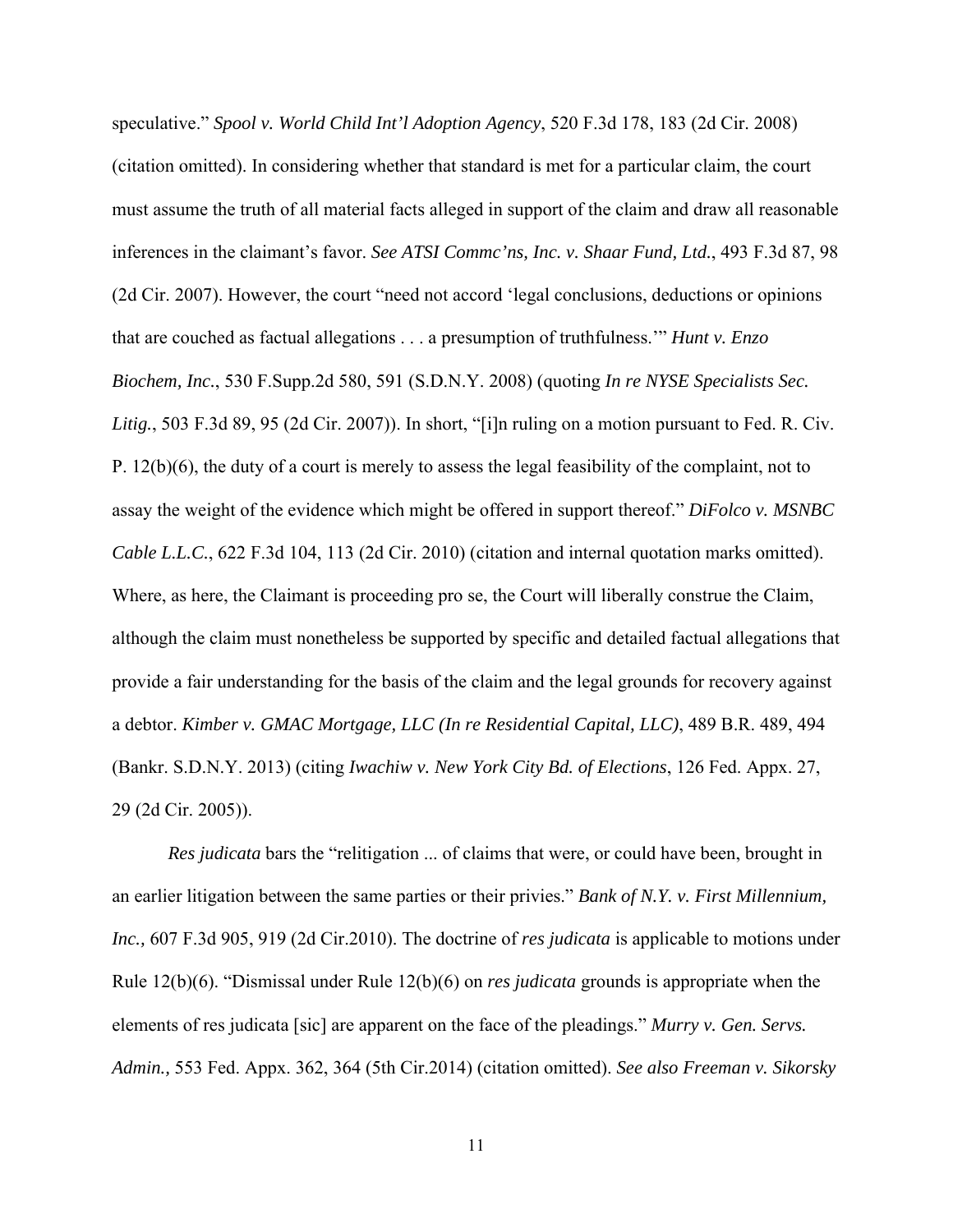*Aircraft Corp*., 151 Fed. App'x 91, 92 (2d Cir. 2005) (noting that the affirmative defense of *res judicata* may be raised in a Rule 12(b)(6) motion "when all of the relevant facts are shown by the court's own records." (quoting *Day v. Moscow,* 955 F.2d 807, 811 (2d Cir.1992)).

#### **Discussion**

 Although the Court construes this Claim liberally, the pro se Claimant is not exempt from the rules of *res judicata. See Birl v. Estelle,* 660 F.2d 592, 593 (5th Cir.1981) ("The right of selfrepresentation does not exempt a party from compliance with relevant rules of procedural and substantive law. One who proceeds pro se with full knowledge and understanding of the risks involved acquires no greater rights than a litigant represented by a lawyer, unless a liberal construction of properly filed pleadings be considered an enhanced right.") (internal citations omitted); *Traguth v. Zuck*, 710 F.2d 90, 95 (2d Cir. 1983) ("Petitioner [appearing pro se] is not, however, excused 'from compliance with relevant rules of procedural and substantive law.'"). "[T]he preclusive effect of a state court determination in a subsequent federal action is determined by the rules of the state where the prior action occurred. . . ." *In re Sokol*, 113 F.3d 303, 306 (2d Cir. 1997). *See also Migra v. Warren City School Dist. Bd. of Educ.,* 465 U.S. 75, 81 (1984) ("a federal court must give to a state-court judgment the same preclusive effect as would be given that judgment under the law of the State in which the judgment was rendered.").

 In California state, *res judicata* bars a cause of action that was or could have been litigated in a prior proceeding if: "(1) the present action is on the same cause of action as the prior proceeding; (2) the prior proceeding resulted in a final judgment on the merits; and (3) the parties in the present action or parties in privity with them were parties to the prior proceeding." *Fed. Home Loan Bank of San Francisco v. Countrywide Fin. Corp.,* 214 Cal. App. 4th 1520, 1527 (2013) (citing *Bullock v. Philip Morris USA, Inc.,* 198 Cal. App. 4th 543, 557 (2011)).

12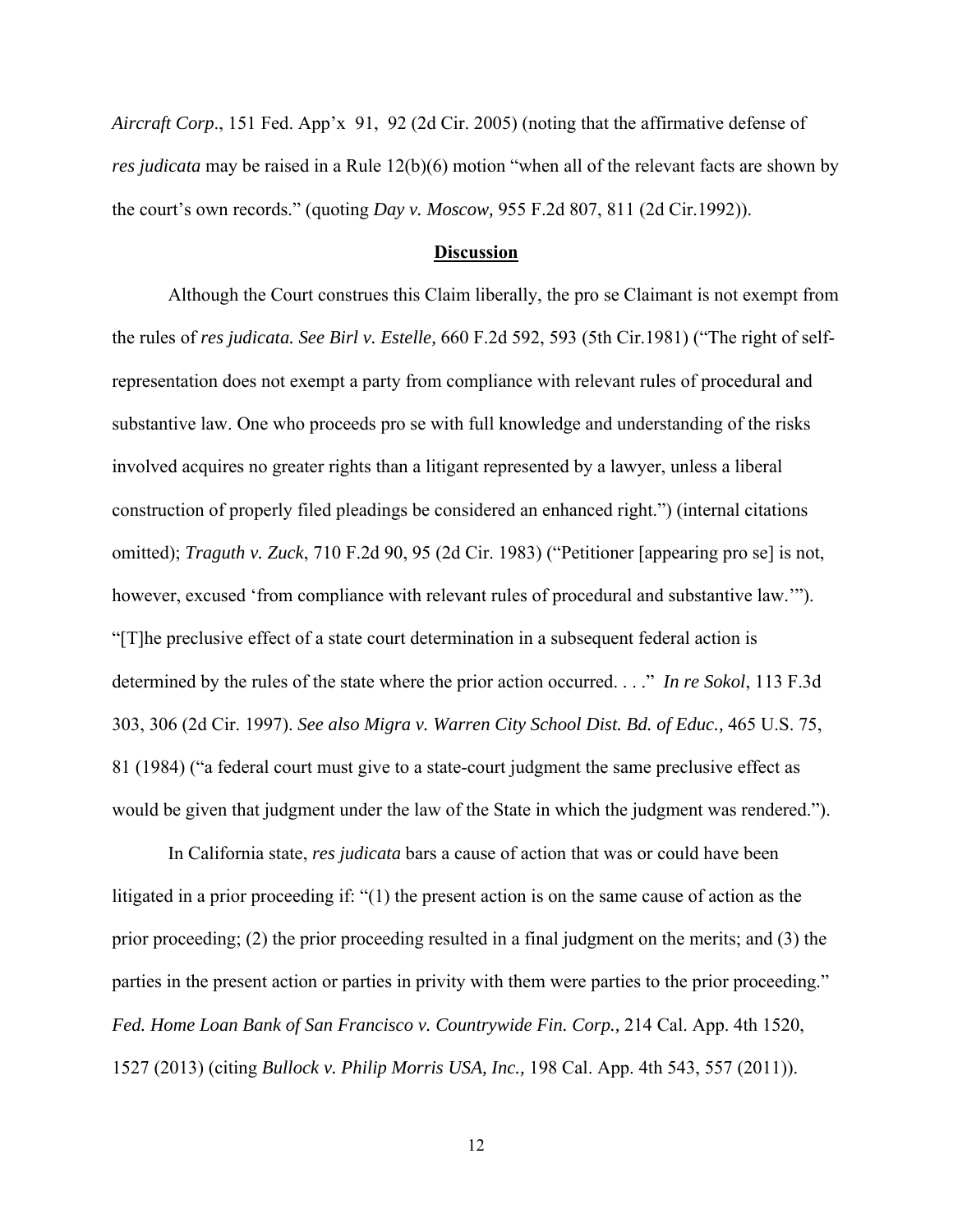The first element of *res judicata* is satisfied because the claims for relief and subject matter at issue in the Claim are identical to those at issue in *Hale*. Specifically, in support of the Claim, the Claimant relies solely on the Third Amended Complaint. *See* Claim at 3-19. Claimant makes no new arguments to distinguish the Claim from the Third Amended Complaint. In *Hale,*  the court entered the Judgment on November 8, 2018 and attached a copy of the order sustaining the demurrer and dismissing the Third Amended Complaint, with prejudice. The Judgment is a final judgment on the merits. *See Gutkin v. Univ. of S. California*, 101 Cal. App. 4th 967, 974 (2002) (holding that "the court's order sustaining the demurrers without leave to amend, combined with the dismissal of the action, had the legal effect of a final, appealable judgment."); *Valson v. Cates*, No. 114CV01420DADEPG, 2018 WL 6620341, at \*5 (E.D. Cal. Dec. 18, 2018), *subsequently aff'd sub nom. Valson v. Kelso*, 812 F. App'x 511 (9th Cir. 2020) ("The state court judgment sustaining the general demurrer without leave to amend is a final judgment on the merits.") (citations omitted); *Yee v. Select Portfolio, Inc*., No. 18-CV-02704-LHK, 2018 WL 4772341, at \*5 (N.D. Cal. Oct. 1, 2018) (order sustaining defendant's general demurrer without leave to amend is a final judgment on the merits). Claimant has exhausted all appeals of the Judgment. Accordingly, the second element of *res judicata* is satisfied. Finally, the Claimant and Ditech are parties to the State Court Action and are the same parties to the Claim. Therefore, the third element of *res judicata* is satisfied.